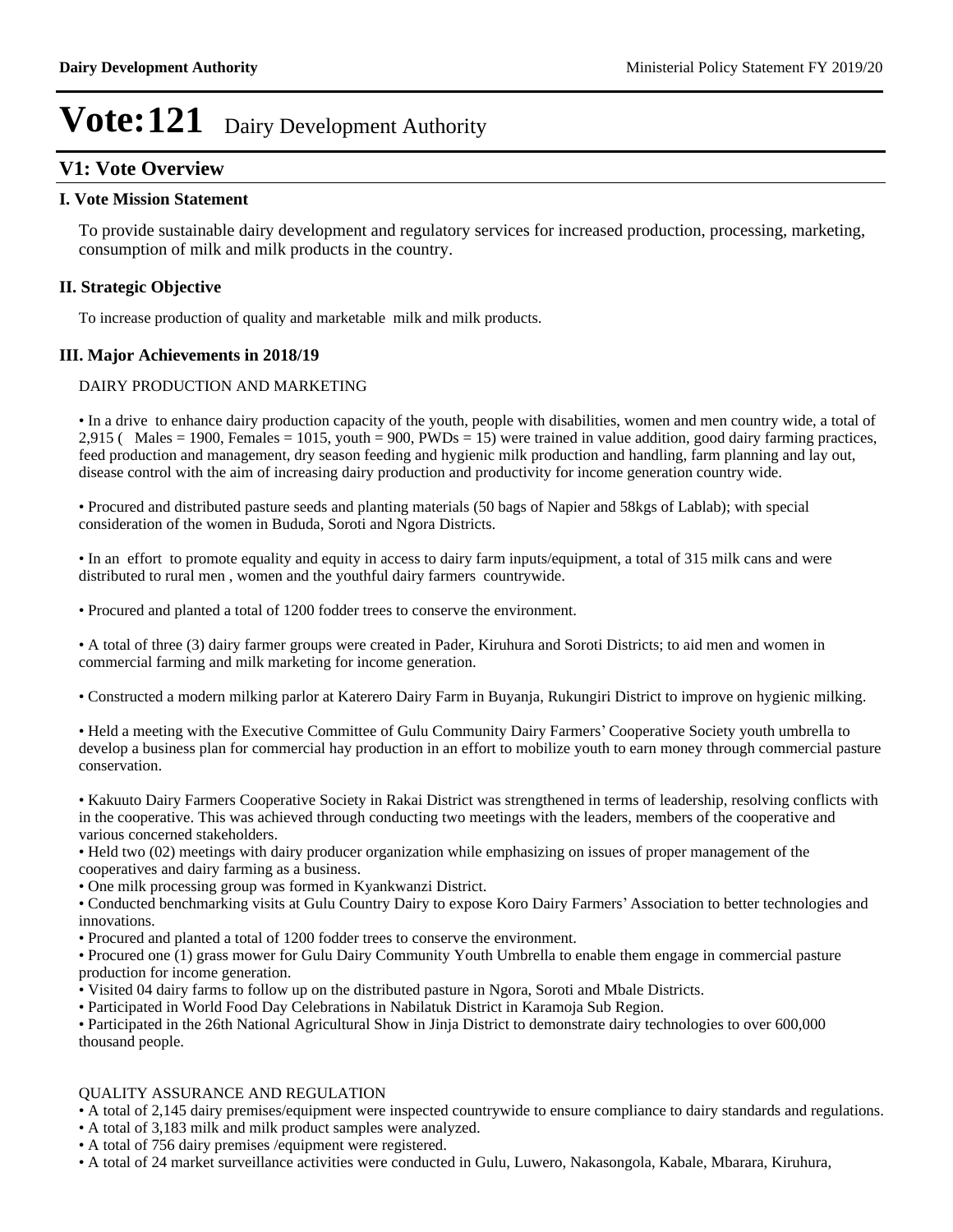Isingiro, Sembabule, Nakaseke, Kumi and Gulu.

Three (3) feedback meetings was held with dairy stakeholders in Masaka, Kyankwanzi Nakaseke and Kiboga Districts to discuss the findings from the previous inspection exercises.

Conducted nine (9) enforcement operations in Luwero, Kabarole, Sembabule, Ngoma, Nakaseke, Kiboga, Nakasongola, and Kasese to ensure compliance with dairy standards and regulations.

Participation in key meetings;-

3rd party Accreditation of the EAC Proficiency Testing Schemes.

Policy meeting with International Organization for Standards (ISO) Secretary General, that discussed about how Uganda can enhance its involvement and influence on the International Standards development processes.

Meeting with UNBS on the harmonization of nine (9) draft regional milk and milk products standards to facilitate cross border trade.

### SUPPORT TO DAIRY DEVELOPMENT

Conducted monitoring and evaluation of the Authority's activities. Updated dairy statistics. Coordinated NTR mobilization and collection activities. Conducted audit exercises. Reviewed the performance of the project1268 to ascertain whether the intended project objectives are being achieved. Prepared and submitted the Budget Framework Paper for FY 2019/20. Staff salaries and related costs were paid. Managed DDA Property. Paid utility bills. Serviced and maintained all DDA vehicles. Provided security services to all DDA premises. Procured stationery, printing materials and computer consumables. Procured legal services. Held Board meetings to enhance corporate governance. Top management, technical and general staff meetings were also held. Monitored human resource activities in regional offices. Undertook equipment repairs and servicing, updated the Authority's website, maintained IFMS.

### PROJECT 1268 "DAIRY MARKET ACCESS AND VALUE ADDITION"

A total of 245 dairy stakeholders; 168 being the youth were skilled in yoghurt making and ice cream processing, quality assurance and regulation. The same stakeholders were sensitized on HIV/AIDS during training sessions.

Rehabilitation of Gulu milk collection center is ongoing in an attempt to reduce dairy post-harvest losses in Northern region.

Proficiency testing, equipment calibration and documentation materials were developed as part of the Accreditation process of the National Dairy Analytical Laboratory.

Construction of toilets and washrooms is ongoing at Entebbe Dairy Training School as part of the rehabilitation of the school.

A total of 10 follow up visits on former trainees were conducted in the districts of Kween, Kayunga, Mbale, Manafwa, Bududa, Kumi, Soroti, Nakasongola, Nakaseke, Kyankwanzi, Wakiso to check on their progress in regard to dairy value addition.

Procured a pick up (double cabin) to strengthen the Northern Regional Office in Gulu Municipality.

### **IV. Medium Term Plans**

Building dairy production capacity of the youth, people with disabilities, women and men country wide.

Continue with the rehabilitation and equipping of the Entebbe Dairy Training School with the major aim of promoting skilling in value addition, quality assurance and dairy development.

Promoting equality and equity in access to dairy farm inputs/equipment by procuring and distributing dairy farm inputs.

Continue with ensuring quality and safety of milk and milk products through conformity assessment activities to ensure compliance to dairy standards and regulations with the aim of boosting dairy exports.

Opening up of more regional offices to strengthen institutional capacity and enhance service delivery.

Implementing the approved organization and salary structure.

Continue with the rehabilitation of the cold chain infrastructure to significantly reduce post-harvest losses.

Enhancing Corporate Governance.

- Strengthening Internal Audit function
- Strengthening Human Resource function
- Strengthening monitoring and evaluation function.
- Continue with management of DDA property.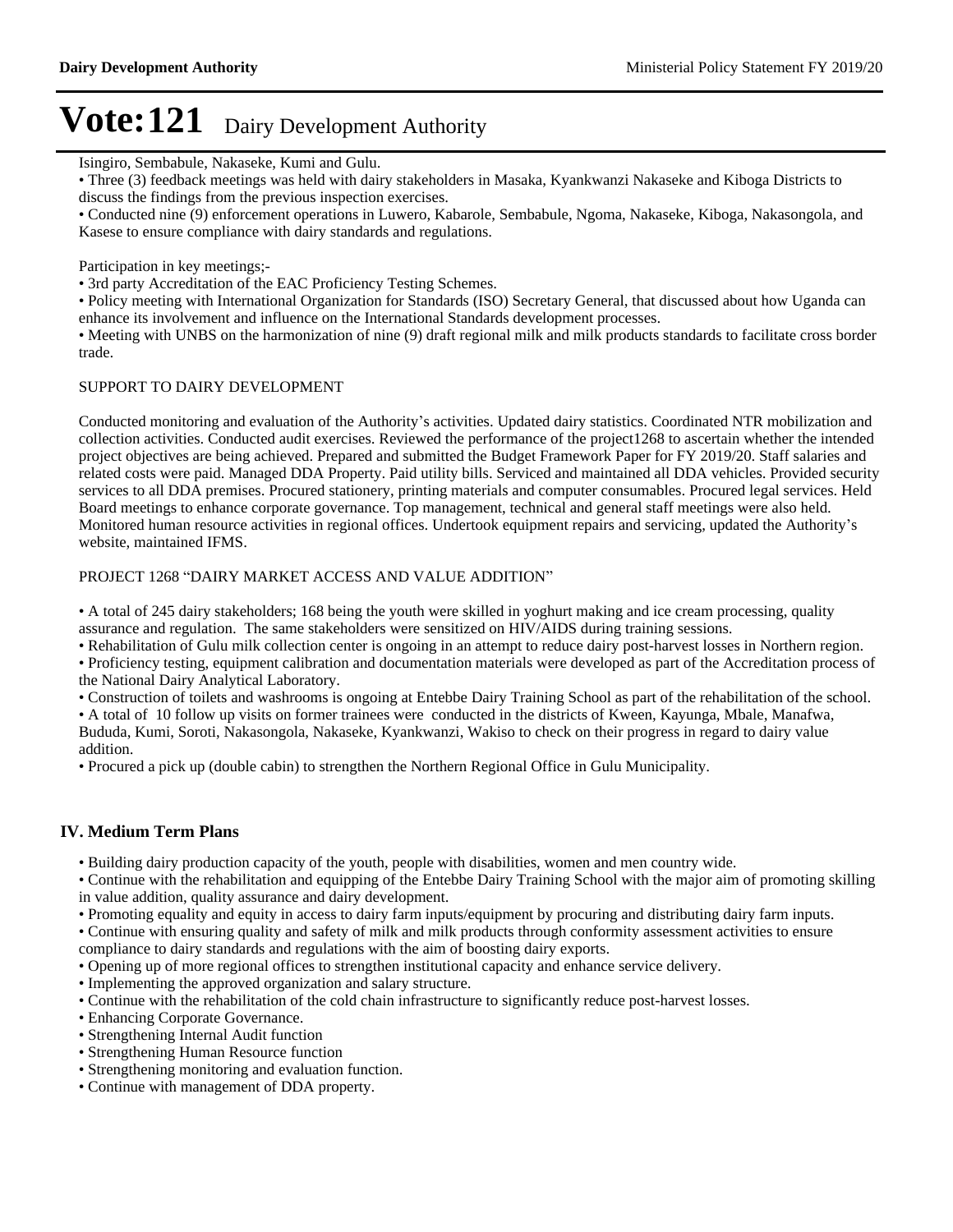# **V. Summary of Past Performance and Medium Term Budget Allocations**

**Table 5.1: Overview of Vote Expenditures (UShs Billion)**

| 2018/19          |                                                      |                    | <b>MTEF Budget Projections</b> |                                           |         |         |         |         |         |
|------------------|------------------------------------------------------|--------------------|--------------------------------|-------------------------------------------|---------|---------|---------|---------|---------|
|                  |                                                      | 2017/18<br>Outturn | <b>Budget</b>                  | <b>Approved Expenditure</b><br>by End Dec | 2019/20 | 2020/21 | 2021/22 | 2022/23 | 2023/24 |
| <b>Recurrent</b> | Wage                                                 | 1.567              | 1.570                          | 0.785                                     | 1.570   | 1.649   | 1.731   | 1.818   | 1.909   |
|                  | Non Wage                                             | 2.029              | 2.123                          | 1.005                                     | 4.456   | 5.125   | 6.150   | 7.380   | 8.856   |
| Devt.            | GoU                                                  | 2.097              | 2.042                          | 0.674                                     | 4.042   | 4.851   | 4.851   | 4.851   | 4.851   |
|                  | Ext. Fin.                                            | 0.000              | 0.000                          | 0.000                                     | 0.000   | 0.000   | 0.000   | 0.000   | 0.000   |
|                  | <b>GoU</b> Total                                     | 5.693              | 5.735                          | 2.465                                     | 10.069  | 11.625  | 12.732  | 14.049  | 15.616  |
|                  | <b>Total GoU+Ext Fin (MTEF)</b>                      | 5.693              | 5.735                          | 2.465                                     | 10.069  | 11.625  | 12.732  | 14.049  | 15.616  |
|                  | <b>Arrears</b>                                       | 0.000              | 0.000                          | 0.000                                     | 0.000   | 0.000   | 0.000   | 0.000   | 0.000   |
|                  | <b>Total Budget</b>                                  | 5.693              | 5.735                          | 2.465                                     | 10.069  | 11.625  | 12.732  | 14.049  | 15.616  |
|                  | <b>A.I.A Total</b>                                   | 0.942              | 1.000                          | 0.297                                     | 0.000   | 0.000   | 0.000   | 0.000   | 0.000   |
|                  | <b>Grand Total</b>                                   | 6.634              | 6.735                          | 2.761                                     | 10.069  | 11.625  | 12.732  | 14.049  | 15.616  |
|                  | <b>Total Vote Budget</b><br><b>Excluding Arrears</b> | 6.634              | 6.735                          | 2.761                                     | 10.069  | 11.625  | 12.732  | 14.049  | 15.616  |

## **VI. Budget By Economic Clasification**

**Table V6.1 2018/19 and 2019/20 Budget Allocations by Item**

|                                           |       | 2018/19 Approved Budget |       |              |       | 2019/20 Draft Estimates |              |
|-------------------------------------------|-------|-------------------------|-------|--------------|-------|-------------------------|--------------|
| Billion Uganda Shillings                  | GoU   | Ext. Fin                | AIA   | <b>Total</b> | GoU   | Ext. Fin                | <b>Total</b> |
| <b>Output Class: Outputs Provided</b>     | 4.535 | 0.000                   | 1.000 | 5.535        | 8.475 | 0.000                   | 8.475        |
| 211 Wages and Salaries                    | 1.987 | 0.000                   | 0.186 | 2.173        | 2.028 | 0.000                   | 2.028        |
| 212 Social Contributions                  | 0.191 | 0.000                   | 0.000 | 0.191        | 0.191 | 0.000                   | 0.191        |
| 213 Other Employee Costs                  | 0.666 | 0.000                   | 0.000 | 0.666        | 0.666 | 0.000                   | 0.666        |
| 221 General Expenses                      | 0.238 | 0.000                   | 0.077 | 0.315        | 0.337 | 0.000                   | 0.337        |
| 222 Communications                        | 0.093 | 0.000                   | 0.006 | 0.099        | 0.051 | 0.000                   | 0.051        |
| 223 Utility and Property Expenses         | 0.139 | 0.000                   | 0.002 | 0.141        | 0.138 | 0.000                   | 0.138        |
| 224 Supplies and Services                 | 0.776 | 0.000                   | 0.560 | 1.336        | 2.926 | 0.000                   | 2.926        |
| 225 Professional Services                 | 0.040 | 0.000                   | 0.000 | 0.040        | 0.010 | 0.000                   | 0.010        |
| 226 Insurances and Licenses               | 0.032 | 0.000                   | 0.000 | 0.032        | 0.039 | 0.000                   | 0.039        |
| 227 Travel and Transport                  | 0.310 | 0.000                   | 0.156 | 0.466        | 1.660 | 0.000                   | 1.660        |
| 228 Maintenance                           | 0.062 | 0.000                   | 0.013 | 0.075        | 0.429 | 0.000                   | 0.429        |
| <b>Output Class: Capital Purchases</b>    | 1.201 | 0.000                   | 0.000 | 1.201        | 1.594 | 0.000                   | 1.594        |
| 281 Property expenses other than interest | 0.093 | 0.000                   | 0.000 | 0.093        | 0.068 | 0.000                   | 0.068        |
| 312 FIXED ASSETS                          | 1.107 | 0.000                   | 0.000 | 1.107        | 1.461 | 0.000                   | 1.461        |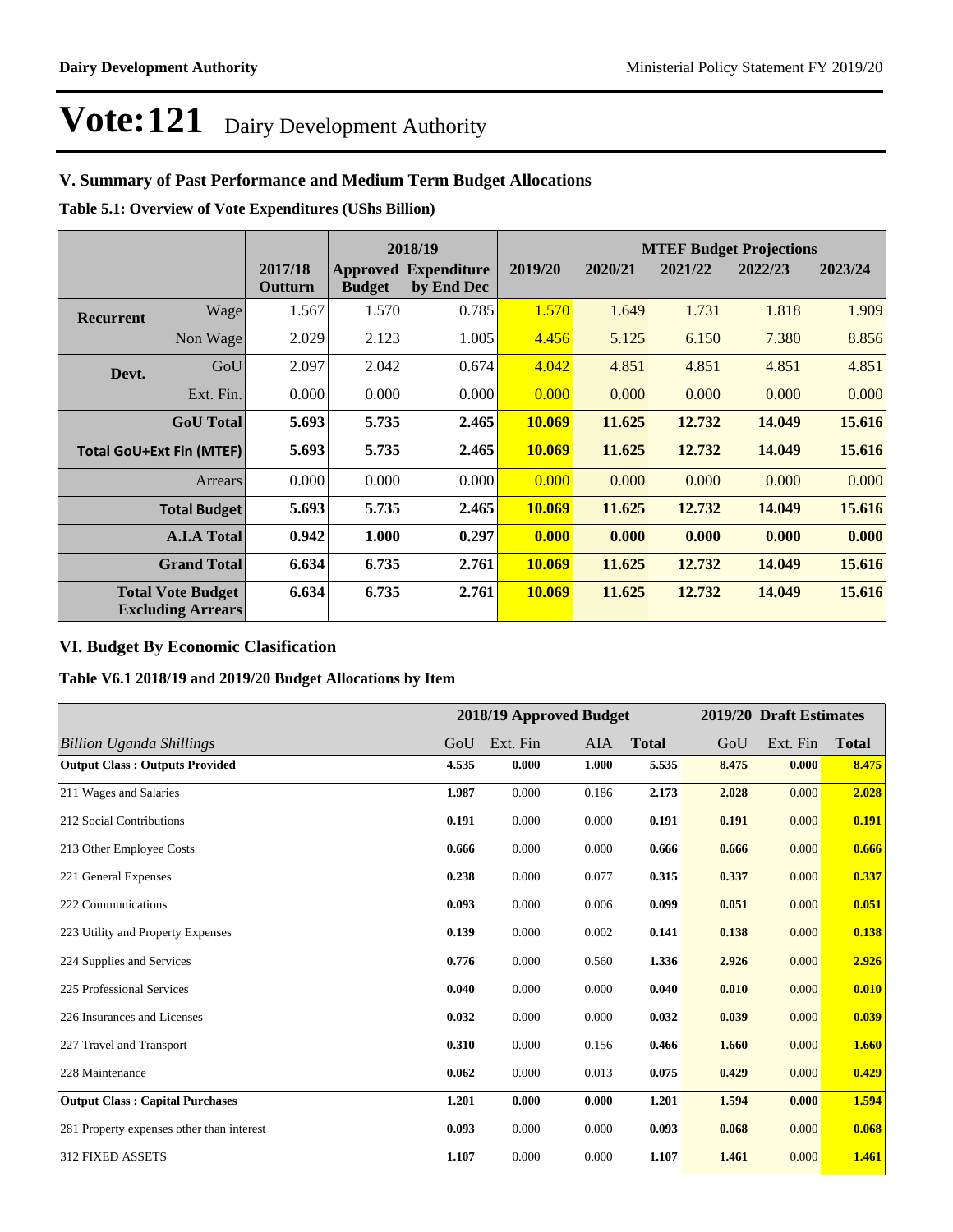| 314 INVENTORIES (STOCKS AND STORES) | 0.000 | 0.000 | 0.000 | 0.000 | 0.066  | 0.000 | 0.066  |
|-------------------------------------|-------|-------|-------|-------|--------|-------|--------|
| <b>Grand Total:</b>                 | 5.735 | 0.000 | 0.000 | 6.735 | 10.069 | 0.000 | 10.069 |
| Total excluding Arrears             | 5.735 | 0.000 | .000  | 6.735 | 10.069 | 0.000 | 10.069 |

## **VII. Budget By Programme And Subprogramme**

### **Table V7.1: Past Expenditure Outturns and Medium Term Projections by Programme and SubProgramme**

| Billion Uganda shillings                   |                              | FY 2018/19                |                                   |                                             | <b>Medium Term Projections</b> |         |         |         |
|--------------------------------------------|------------------------------|---------------------------|-----------------------------------|---------------------------------------------|--------------------------------|---------|---------|---------|
|                                            | <b>FY 2017/18</b><br>Outturn | Approved<br><b>Budget</b> | <b>Spent By</b><br><b>End Dec</b> | 2019-20<br><b>Proposed</b><br><b>Budget</b> | 2020-21                        | 2021-22 | 2022-23 | 2023-24 |
| <b>55 Dairy Development and Regulation</b> | 5.693                        | 6.735                     | 2.465                             | 10.069                                      | 11.625                         | 12.732  | 14.049  | 15.616  |
| $ 01 \text{ Headquarters}$                 | 3.596                        | 4.693                     | 1.791                             | 6.027                                       | 6.774                          | 7.881   | 9.198   | 10.765  |
| 1268 Dairy Market Acess and Value Addition | 2.097                        | 2.042                     | 0.674                             | 4.042                                       | 4.851                          | 4.851   | 4.851   | 4.851   |
| <b>Total for the Vote</b>                  | 5.693                        | 6.735                     | 2.465                             | 10.069                                      | 11.625                         | 12.732  | 14.049  | 15.616  |
| <b>Total Excluding Arrears</b>             | 5.693                        | 6.735                     | 2.465                             | 10.069                                      | 11.625                         | 12.732  | 14.049  | 15.616  |

## **VIII. Programme Performance and Medium Term Plans**

### **Table V8.1: Programme Outcome and Outcome Indicators ( Only applicable for FY 2019/20)**

|                             |                                                                                                                                                                                                                                                                                                                   | <b>Baseline</b> | <b>Base year</b>           | <b>Target</b> | Projection | Projection |  |
|-----------------------------|-------------------------------------------------------------------------------------------------------------------------------------------------------------------------------------------------------------------------------------------------------------------------------------------------------------------|-----------------|----------------------------|---------------|------------|------------|--|
| <b>Outcome Indicators</b>   |                                                                                                                                                                                                                                                                                                                   |                 |                            | 2019/20       | 2020/21    | 2021/22    |  |
|                             |                                                                                                                                                                                                                                                                                                                   |                 | <b>Performance Targets</b> |               |            |            |  |
|                             | 1. Increased market and value addition for primary and secondary agricultural products                                                                                                                                                                                                                            |                 |                            |               |            |            |  |
|                             | Sector Outcomes contributed to by the Programme Outcome                                                                                                                                                                                                                                                           |                 |                            |               |            |            |  |
|                             | <b>Programme Outcome:</b> Increased production of quality and marketable milk and milk products                                                                                                                                                                                                                   |                 |                            |               |            |            |  |
| <b>Responsible Officer:</b> | Dr. Jolly K. Zaribwende                                                                                                                                                                                                                                                                                           |                 |                            |               |            |            |  |
| <b>Programme Objective</b>  | To provide proper coordination and efficient implementation of all Government policies which are<br>designed to achieve and maintain self-sufficiency in the production of milk in Uganda by promoting<br>production and competition in the dairy industry and monitoring the market for milk and dairy products. |                 |                            |               |            |            |  |
| <b>Programme:</b>           | 55 Dairy Development and Regulation                                                                                                                                                                                                                                                                               |                 |                            |               |            |            |  |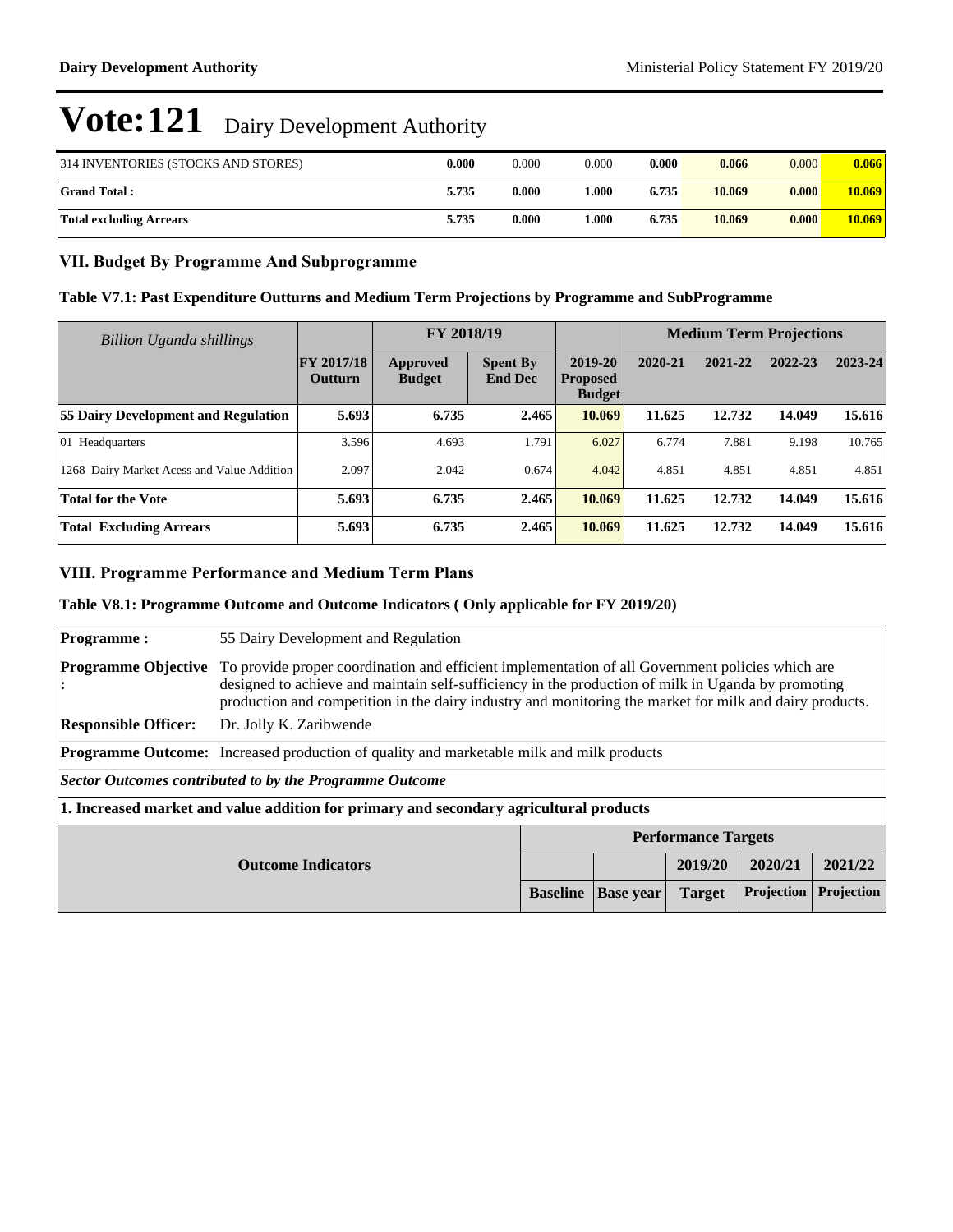| • Value of dairy exports                                                               | 474.5          | 2018             | 475.2 | 476   | 476.8 |
|----------------------------------------------------------------------------------------|----------------|------------------|-------|-------|-------|
| • Production volume of quality and marketable milk and milk products. (Billion Litres) | 2.5            | 2018             | 2.52  | 2.72  | 2.94  |
| <b>SubProgramme: 01 Headquarters</b>                                                   |                |                  |       |       |       |
| Output: 02 Promotion of dairy production and marketing                                 |                |                  |       |       |       |
| No. of dairy stakeholders trained/skilled along the dairy value chain                  |                |                  | 5,300 | 5,300 | 5,300 |
| No. of milk handling equipment/utensils procured and distributed                       |                |                  | 280   | 350   | 400   |
| Output: 03 Quality assurance and regulation along the value chain                      |                |                  |       |       |       |
| No. of dairy premises/equipment/consignments inspected                                 |                |                  | 2,700 | 2,700 | 2,700 |
| No. of dairy premises/equipment/importers/exporters registered                         |                | 1,200            | 1,200 | 1,200 |       |
| No. of milk and milk product samples analyzed                                          |                | 5,000            | 5,000 | 5,000 |       |
| <b>SubProgramme: 1268 Dairy Market Acess and Value Addition</b>                        |                |                  |       |       |       |
| Output: 02 Promotion of dairy production and marketing                                 |                |                  |       |       |       |
| No. of dairy stakeholders trained/skilled along the dairy value chain                  |                |                  | 500   | 500   | 500   |
| No. of milk collection centres rehabilitated and functional                            | $\overline{2}$ | $\boldsymbol{2}$ | 3     |       |       |

# **IX. Major Capital Investments And Changes In Resource Allocation**

### **Table 9.1: Major Capital Investment (Capital Purchases outputs over 0.5Billion)**

| FY 2018/19                                                                                                                                                                                                                                                               | FY 2019/20 |                                                                                                                                            |                                                           |  |  |  |  |  |
|--------------------------------------------------------------------------------------------------------------------------------------------------------------------------------------------------------------------------------------------------------------------------|------------|--------------------------------------------------------------------------------------------------------------------------------------------|-----------------------------------------------------------|--|--|--|--|--|
| <b>Appr. Budget and Planned Outputs</b>                                                                                                                                                                                                                                  |            | <b>Expenditures and Achievements by</b><br>end Dec                                                                                         | <b>Proposed Budget and Planned</b><br><b>Outputs</b>      |  |  |  |  |  |
| <b>Vote 121 Dairy Development Authority</b>                                                                                                                                                                                                                              |            |                                                                                                                                            |                                                           |  |  |  |  |  |
| <b>Program: 01 55 Dairy Development and Regulation</b>                                                                                                                                                                                                                   |            |                                                                                                                                            |                                                           |  |  |  |  |  |
| Development Project: 1268 Dairy Market Acess and Value Addition                                                                                                                                                                                                          |            |                                                                                                                                            |                                                           |  |  |  |  |  |
| Output: 01 55 72 Government Buildings and Administrative Infrastructure                                                                                                                                                                                                  |            |                                                                                                                                            |                                                           |  |  |  |  |  |
| Paving works for Gulu and Soroti MCCs undertaken, 2 Milk<br>collection centers rehabilitated, Lagoon sewerage system<br>rehabilitated at the factory plant, Entebbe Dairy Training<br>School (EDTS) main hall rehabilitated and equipped, EDTS<br>Hostels rehabilitated. |            | Supervision of rehabilitation works was done.<br>Construction of toilets and shower rooms is on<br>going at Entebbe Dairy Training School. | <b>EDTS</b> land fenced<br>MCC rehabilitated and equipped |  |  |  |  |  |
| <b>Total Output Cost(Ushs Thousand)</b>                                                                                                                                                                                                                                  | 869,753    | 119,917                                                                                                                                    | 581,489                                                   |  |  |  |  |  |
| Gou Dev't:                                                                                                                                                                                                                                                               | 869,753    | 119,917                                                                                                                                    | 581,489                                                   |  |  |  |  |  |
| Ext Fin:                                                                                                                                                                                                                                                                 | $\theta$   | $\theta$                                                                                                                                   |                                                           |  |  |  |  |  |
| A.I.A.                                                                                                                                                                                                                                                                   | $\theta$   | $\mathbf{0}$                                                                                                                               | $\overline{0}$                                            |  |  |  |  |  |
| Output: 01 55 77 Purchase of Specialised Machinery & Equipment                                                                                                                                                                                                           |            |                                                                                                                                            |                                                           |  |  |  |  |  |
| Assorted dairy equipment procured                                                                                                                                                                                                                                        |            | Procurement process on going                                                                                                               | Dairy plant machinery procured                            |  |  |  |  |  |
| <b>Total Output Cost(Ushs Thousand)</b>                                                                                                                                                                                                                                  | 150,000    | $\bf{0}$                                                                                                                                   | 553,000                                                   |  |  |  |  |  |
| Gou Dev't:                                                                                                                                                                                                                                                               | 150,000    | $\Omega$                                                                                                                                   | 553,000                                                   |  |  |  |  |  |
| Ext Fin:                                                                                                                                                                                                                                                                 | $\theta$   | $\Omega$                                                                                                                                   |                                                           |  |  |  |  |  |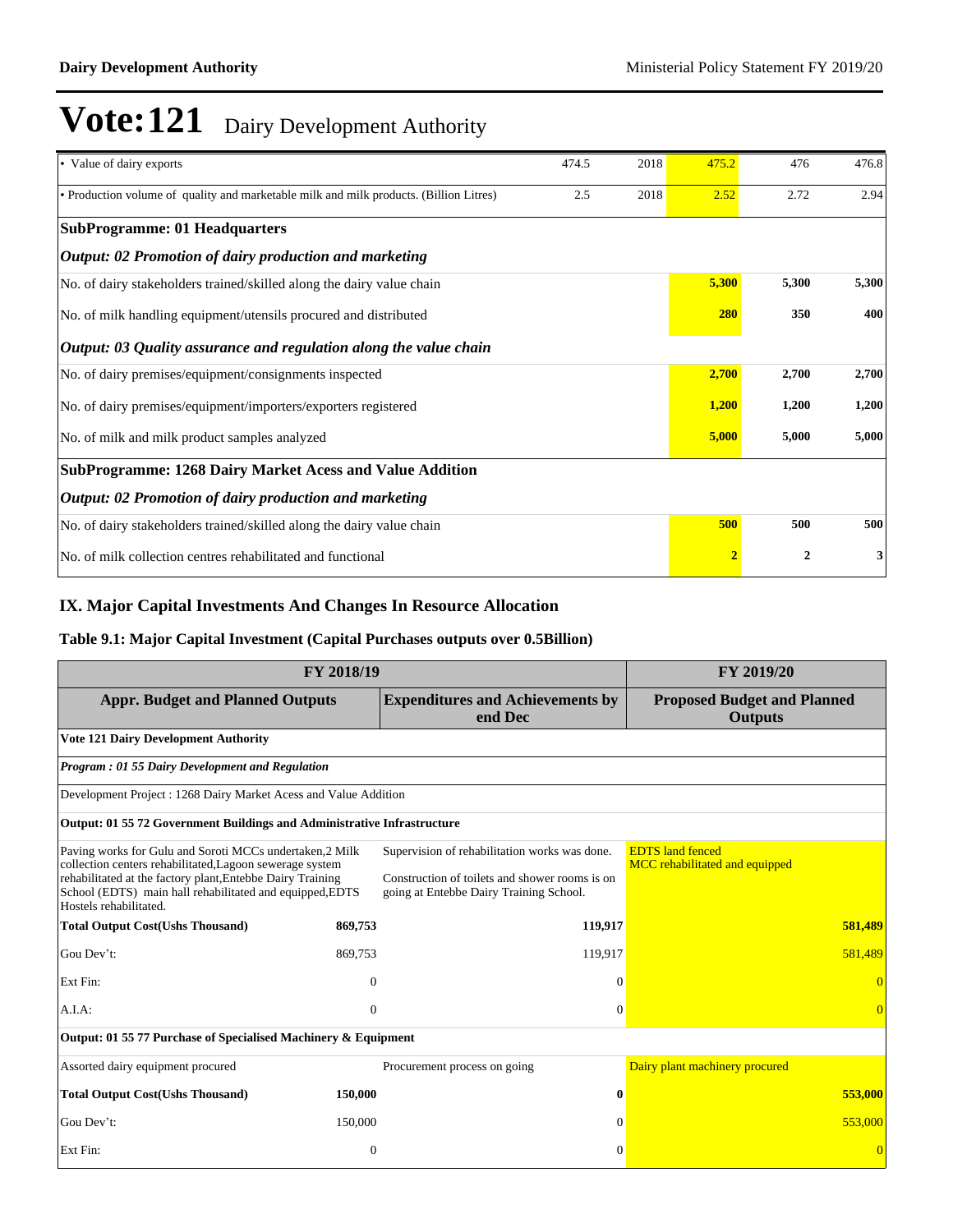### **X. Vote Challenges and Plans To Improve Performance**

#### **Vote Challenges**

1. Stagnant MTEF for the last six financial years has made the Authority unable to;-

- Regulate the sector equitably given its national wide mandate. It should be noted that increased production and exports of dairy products are a direct function of quality assurance activities i.e. inspection, registration.
- Rehabilitate more milk collection centres (MCCs).
- Establish and equip regional laboratories, acquisition and equipping mobile laboratories.
- Effectively operationalize the existing regional offices in South Western, Northern and Eastern Uganda.
- Open up more border post offices at Katuna and Mutukula to effectively monitor the export and import of dairy products.

Recruit to fill critical positions of dairy inspectors and dairy development officers to fully monitor quality and safety of milk and milk products on the market and also mitigate effects of climatic changes which affect production and productivity which usually drops to as low as 30% during the dry season.

2. The amended regulation to stop the sale of loose milk was contested in April, 2016 in court and therefore could not be implemented (enforced).

? This compromises quality and safety of milk in the market for consumers and also competes with processed milk, where there was heavy investment.

3. There is a court injuction on levy collection. This has frustrated the Authority's effort to mobilize revenue.

4. Perpetual budget cuts and shortfalls affects the implementation of planned activities.

#### **Plans to improve Vote Performance**

Continue pushing for CESS compensation as directed by H.E. the President in 2007.

Lobbying for increased funding and exemption of DDA from generalized budget cuts by MoFPED given its nature of activities (regulation and development).

Continue lobbying for Parliamentary support to stop the sale of loose milk in cities and municipalities.

Continue lobbying for the lifting of the wage ceiling to fill these critical positions in the organization structure.

### **XI Off Budget Support**

**Table 11.1 Off-Budget Support by Sub-Programme**

N/A

### **XII. Vote Cross Cutting Policy And Other Budgetary Issues**

**Table 12.1: Cross- Cutting Policy Issues**

| <b>Issue Type:</b>            | <b>HIV/AIDS</b>                                                                                         |
|-------------------------------|---------------------------------------------------------------------------------------------------------|
| <b>Objective :</b>            | Create HIV/AIDS awareness among dairy stakeholders.                                                     |
| <b>Issue of Concern:</b>      | HIV/AIDS negatively affects agriculture labor force.                                                    |
| <b>Planned Interventions:</b> | Sensitizing dairy stakeholders on HIV/AIDS during field and Entebbe Dairy Training School<br>trainings. |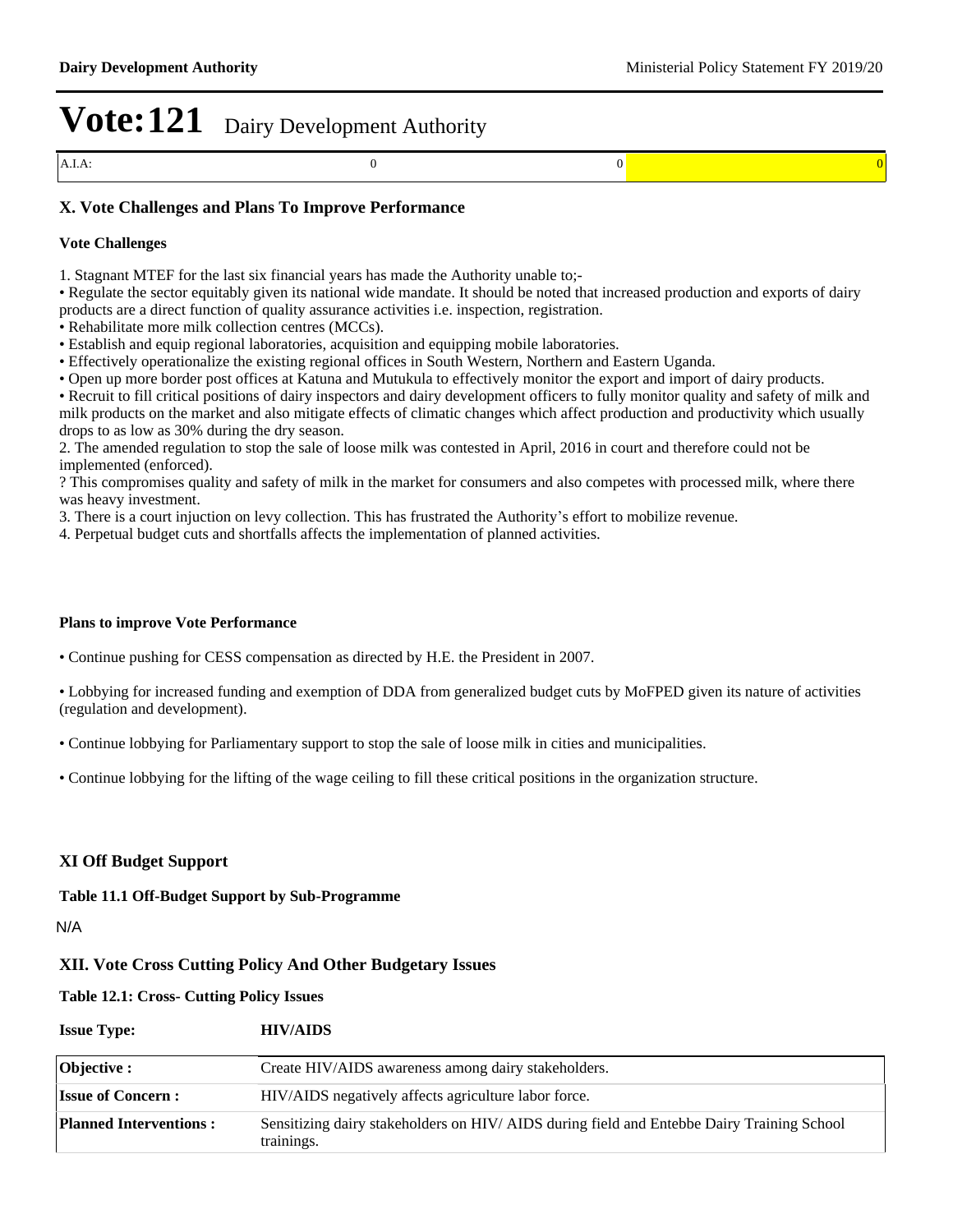| <b>Budget Allocation (Billion):</b> | 0.050                                                                                                                                                                                                                                            |
|-------------------------------------|--------------------------------------------------------------------------------------------------------------------------------------------------------------------------------------------------------------------------------------------------|
| <b>Performance Indicators:</b>      | No. of dairy stakeholders sensitized on HIV/AIDS.                                                                                                                                                                                                |
| <b>Issue Type:</b>                  | <b>Gender</b>                                                                                                                                                                                                                                    |
| Objective:                          | Promote equality and equity in access to dairy farm inputs/equipment.                                                                                                                                                                            |
| <b>Issue of Concern:</b>            | Majority of the rural women and the youth face accessibility and affordability challenges when it<br>gets to dairy farm inputs/equipment for dairy production.                                                                                   |
| <b>Planned Interventions:</b>       | Procure and distribute dairy farm inputs/equipment to dairy farmers with special consideration of<br>rural women, youth and people with disabilities.                                                                                            |
| <b>Budget Allocation (Billion):</b> | 0.206                                                                                                                                                                                                                                            |
| <b>Performance Indicators:</b>      | No. of assorted dairy equipment/quantities of farm inputs distributed to men, women, youth and<br>people with disabilities.                                                                                                                      |
| Objective:                          | Build dairy production capacity of youth, people with disabilities, women and men country wide.                                                                                                                                                  |
| <b>Issue of Concern:</b>            | Majority of the people with disabilities, youth, women and men lack the critical skills in dairy<br>production for income.                                                                                                                       |
| <b>Planned Interventions:</b>       | Training women, men, youth and people with disabilities along the dairy value chain.                                                                                                                                                             |
| <b>Budget Allocation (Billion):</b> | 0.096                                                                                                                                                                                                                                            |
| <b>Performance Indicators:</b>      | Number of women, men, youth and people with disabilities equipped with dairy skills along the<br>value chain.                                                                                                                                    |
| <b>Issue Type:</b>                  | <b>Enviroment</b>                                                                                                                                                                                                                                |
| Objective:                          | To ensure proper dairy waste disposal with the aim of protecting the environment.                                                                                                                                                                |
| <b>Issue of Concern:</b>            | Dairy waste (both solid and liquid) are likely to effect the environment if they are not properly<br>disposed. The components of dairy waste contribute largely towards high biological oxygen<br>demand (BOD) and chemical oxygen demand (COD). |
| <b>Planned Interventions:</b>       | Inspect dairy processing and handling premises to ensure proper disposal of both solid and liquid<br>dairy waste; in line with dairy Standard Operating Procedures and regulations.                                                              |
| <b>Budget Allocation (Billion):</b> | 0.071                                                                                                                                                                                                                                            |
| <b>Performance Indicators:</b>      | No. of dairy processing and handling premises inspected.                                                                                                                                                                                         |

## **XIII. Personnel Information**

### **Table 13.1 Staff Establishment Analysis**

| <b>Title</b>                      | <b>Salary Scale</b> | <b>Number Of Approved Positions</b> | <b>Number Of Filled Positions</b> |
|-----------------------------------|---------------------|-------------------------------------|-----------------------------------|
| Director Finance & Administration | A                   |                                     |                                   |
| Director Technical Services       | А                   |                                     | $^{(1)}$                          |
| Executive Director                | A                   |                                     |                                   |
| Finance & Administration Manager  | B                   |                                     | $^{(1)}$                          |
| Human Resource Manager            | В                   |                                     |                                   |
| Manager Internal Audit            | B                   |                                     |                                   |
| <b>Regional Managers</b>          | B                   |                                     | 31                                |
| Principal Accountant              |                     |                                     | $\theta$                          |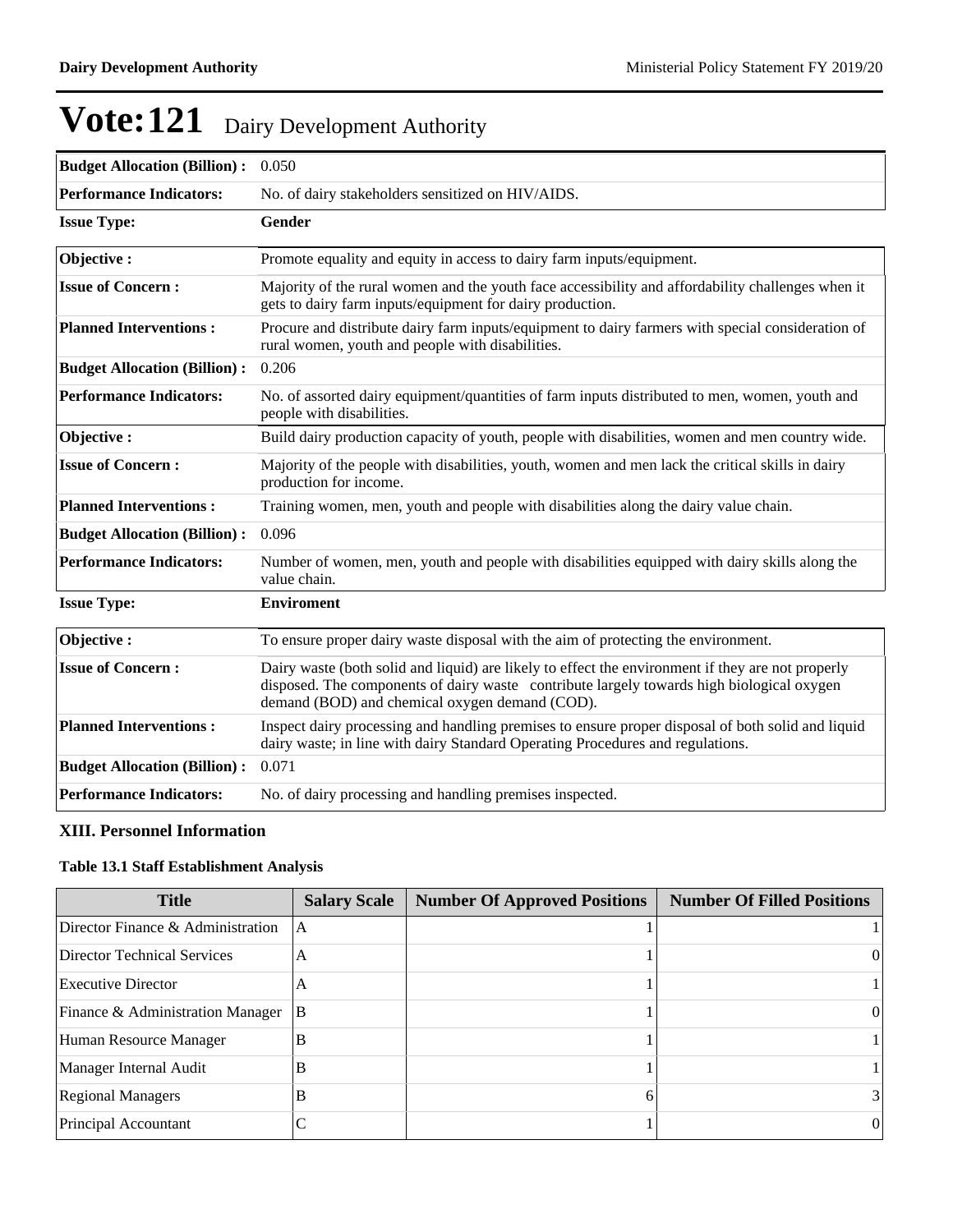| Principal Dairy Development<br>Officer | $\mathsf{C}$   | 6              | 4                |
|----------------------------------------|----------------|----------------|------------------|
| Principal Dairy Inspector              | $\mathbf C$    | 8              | 2                |
| Principal Internal Auditor             | $\mathbf C$    |                | 0                |
| Principal Laboratory Technician        | $\mathsf{C}$   |                | $\theta$         |
| Principal Legal Officer                | $\mathbf C$    |                | $\theta$         |
| Principal Planner                      | $\mathsf{C}$   |                | $\overline{0}$   |
| Principal Procurement Officer          | $\mathsf{C}$   |                | $\theta$         |
| Principal Public Relations Officer     | $\mathsf{C}$   |                | $\theta$         |
| Principal Tutor                        | $\mathbf C$    |                |                  |
| Senior Accountant                      | $\mathbf D$    |                | $\theta$         |
| Senior Administrative Officer          | $\mathbf D$    | 2              | $\overline{c}$   |
| Senior Dairy Development Officer       | $\mathbf D$    | 6              | $\overline{2}$   |
| Senior Dairy Inspector                 | $\mathbf D$    | 6              | $\overline{2}$   |
| Senior Human Resource Officer          | $\overline{D}$ |                | $\overline{0}$   |
| Senior Internal Auditor                | $\mathbf D$    |                | $\theta$         |
| Senior IT Officer                      | $\mathbf D$    |                |                  |
| Senior Laboratory Technician           | $\mathbf D$    | $\overline{c}$ |                  |
| Senior Planner                         | $\mathbf D$    |                |                  |
| Senior Procurement Officer             | $\overline{D}$ |                | $\theta$         |
| Senior Tutor                           | $\mathbf D$    |                |                  |
| Accountant                             | E              | $\overline{c}$ | $\overline{2}$   |
| <b>Administrative Secretary</b>        | ${\bf E}$      |                |                  |
| Dairy Development Officer              | ${\bf E}$      | 12             | 4                |
| Dairy Inspector                        | ${\bf E}$      | 14             | 7                |
| Human Resource Officer                 | ${\bf E}$      | 1              | 0                |
| <b>Internal Auditor</b>                | ${\bf E}$      |                | 1                |
| Laboratory Technician                  | $\rm{E}$       | 7              | 3                |
| Monitoring & Evaluation Officer        | $\rm{E}$       |                | $\boldsymbol{0}$ |
| Planner                                | $\overline{E}$ |                |                  |
| Procurement Officer                    | ${\bf E}$      |                |                  |
| Tutor                                  | ${\bf E}$      | $\overline{c}$ | $\boldsymbol{0}$ |
| <b>Administrative Assistant</b>        | ${\bf F}$      | 8              | 4                |
| Driver                                 | ${\bf F}$      | 20             | $10\,$           |
| <b>Office Assistant</b>                | ${\bf F}$      | 9              | 5                |
| <b>Stores Assistant</b>                | ${\bf F}$      |                | $\boldsymbol{0}$ |
| Technician                             | ${\bf F}$      | $\overline{c}$ | $\vert 0 \vert$  |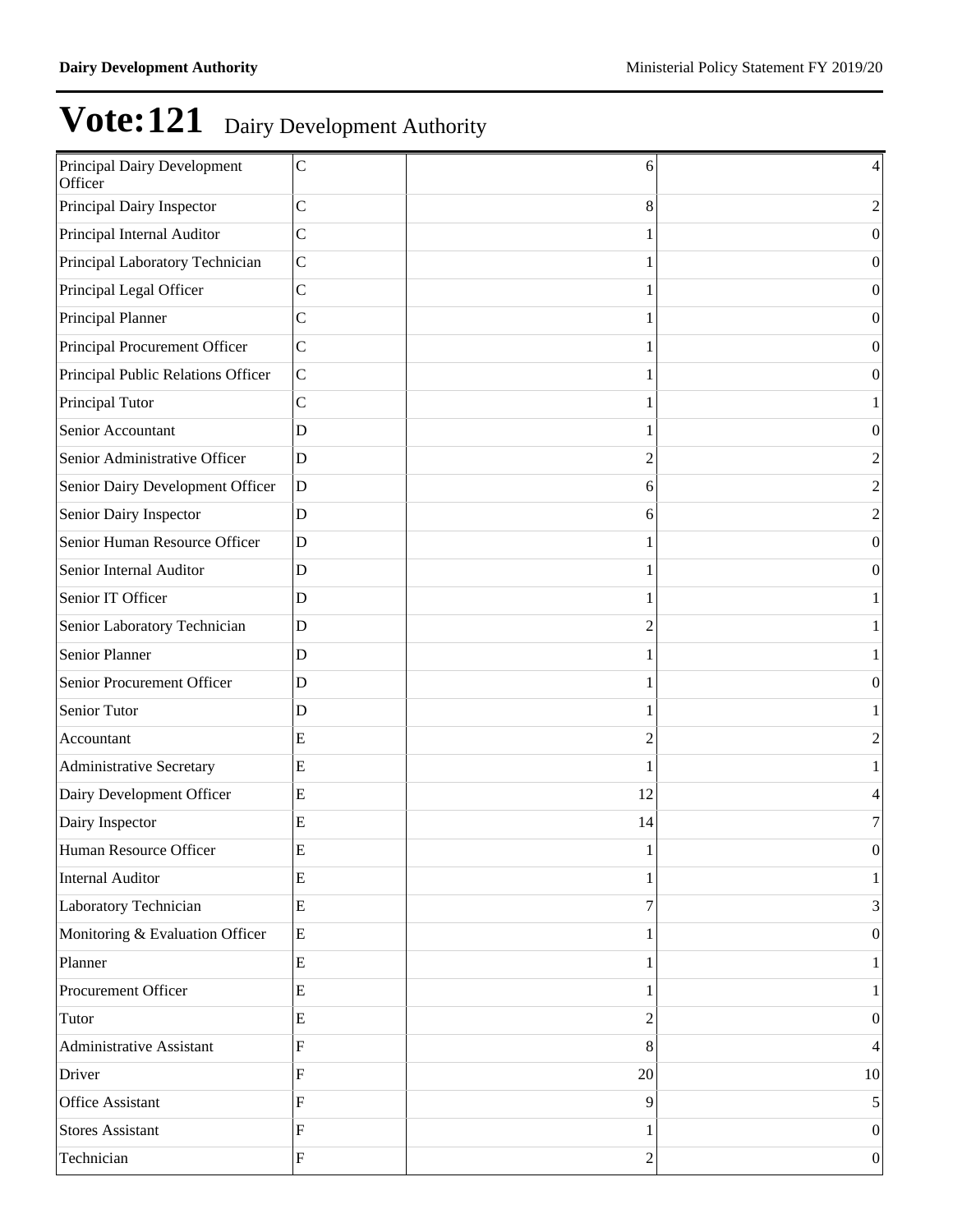## **Table 13.2 Staff Recruitment Plan**

| Post Title                              | Salalry<br>Scale | No. Of<br>Approved<br>Posts | No Of<br><b>Filled Posts</b> | Vacant<br>Posts  | No. of Posts<br>Cleared for<br>Filling<br>FY2019/20 | <b>Gross Salary</b><br>Per Month<br>(UGX) | <b>Total Annual</b><br>Salary<br>(UGX) |
|-----------------------------------------|------------------|-----------------------------|------------------------------|------------------|-----------------------------------------------------|-------------------------------------------|----------------------------------------|
| Accountant                              | E                | $\overline{2}$              | $\sqrt{2}$                   | $\mathbf{0}$     | $\Omega$                                            | $\mathbf{0}$                              | $\mathbf{0}$                           |
| <b>Administrative Assistant</b>         | F                | 8                           | 4                            |                  | 0                                                   | $\Omega$                                  | $\mathbf{0}$                           |
| Administrative Secretary                | E                |                             |                              | $\theta$         | 0                                                   | $\theta$                                  | $\theta$                               |
| Dairy Development Officer               | $\mathbf E$      | 12                          | 4                            | 8                | $\overline{0}$                                      | $\overline{0}$                            | $\mathbf{0}$                           |
| Dairy Inspector                         | E                | 14                          | 7                            | 7                | $\overline{0}$                                      | $\mathbf{0}$                              | $\boldsymbol{0}$                       |
| Director Finance & Administration $ A $ |                  |                             | 1                            | $\overline{0}$   | 0                                                   | $\theta$                                  | $\theta$                               |
| Director Technical Services             | A                |                             | $\mathbf{0}$                 |                  | 0                                                   | $\Omega$                                  | $\theta$                               |
| Driver                                  | F                | 20                          | 10                           | 10               | $\overline{0}$                                      | $\theta$                                  | $\mathbf{0}$                           |
| <b>Executive Director</b>               | A                |                             | 1                            | $\mathbf{0}$     | $\overline{0}$                                      | $\overline{0}$                            | $\boldsymbol{0}$                       |
| Finance & Administration<br>Manager     | B                |                             | $\theta$                     |                  | $\Omega$                                            | $\Omega$                                  | $\Omega$                               |
| Human Resource Manager                  | B                |                             | 1                            | $\overline{0}$   | $\overline{0}$                                      | $\mathbf{0}$                              | $\mathbf{0}$                           |
| Human Resource Officer                  | $\mathbf E$      |                             | $\boldsymbol{0}$             | 1                | $\overline{0}$                                      | $\overline{0}$                            | $\boldsymbol{0}$                       |
| <b>Internal Auditor</b>                 | E                |                             | 1                            | $\mathbf{0}$     | $\overline{0}$                                      | $\overline{0}$                            | $\mathbf{0}$                           |
| Laboratory Technician                   | E                | $\overline{7}$              | 3                            | 4                | $\theta$                                            | $\theta$                                  | $\boldsymbol{0}$                       |
| Manager Internal Audit                  | $\bf{B}$         |                             | 1                            | $\Omega$         | $\overline{0}$                                      | $\theta$                                  | $\mathbf{0}$                           |
| Monitoring & Evaluation Officer         | E                |                             | $\overline{0}$               |                  | 0                                                   | $\theta$                                  | $\mathbf{0}$                           |
| Office Assistant                        | F                | 9                           | 5                            | 4                | $\overline{0}$                                      | $\theta$                                  | $\boldsymbol{0}$                       |
| Planner                                 | E                |                             | 1                            | $\overline{0}$   | $\overline{0}$                                      | $\Omega$                                  | $\Omega$                               |
| Principal Accountant                    | $\mathbf C$      |                             | $\boldsymbol{0}$             |                  | 1                                                   | 3,287,900                                 | 39,454,800                             |
| Principal Dairy Development<br>Officer  | $\mathsf{C}$     | 6                           | 4                            | 2                | $\theta$                                            | $\Omega$                                  | $\mathbf{0}$                           |
| Principal Dairy Inspector               | $\mathbf C$      | 8                           | $\mathfrak{2}$               | 6                | $\overline{0}$                                      | $\overline{0}$                            | $\mathbf{0}$                           |
| Principal Internal Auditor              | $\overline{C}$   |                             | $\boldsymbol{0}$             |                  | $\overline{0}$                                      | $\theta$                                  | $\mathbf{0}$                           |
| Principal Laboratory Technician         | ${\bf C}$        |                             | $\overline{0}$               |                  | $\overline{0}$                                      | $\theta$                                  | $\mathbf{0}$                           |
| Principal Legal Officer                 | $\mathbf C$      |                             | $\boldsymbol{0}$             |                  | $\Omega$                                            | $\Omega$                                  | $\Omega$                               |
| Principal Planner                       | $\overline{C}$   |                             | $\boldsymbol{0}$             |                  |                                                     | 3,287,900                                 | 39,454,800                             |
| Principal Procurement Officer           | $\mathsf{C}$     |                             | $\mathbf{0}$                 |                  |                                                     | 3,287,900                                 | 39,454,800                             |
| Principal Public Relations Officer      | $\mathbf C$      |                             | $\boldsymbol{0}$             |                  | 0                                                   | $\theta$                                  | $\mathbf{0}$                           |
| Principal Tutor                         | $\mathsf{C}$     | $\overline{1}$              | 1                            | $\boldsymbol{0}$ | $\boldsymbol{0}$                                    | $\mathbf{0}$                              | $\mathbf{0}$                           |
| Procurement Officer                     | E                | -1                          | $\mathbf{1}$                 | $\boldsymbol{0}$ | $\boldsymbol{0}$                                    | $\mathbf{0}$                              | $\boldsymbol{0}$                       |
| <b>Regional Managers</b>                | $\, {\bf B}$     | 6                           | $\mathfrak{Z}$               | 3                | $\boldsymbol{0}$                                    | $\boldsymbol{0}$                          | $\mathbf{0}$                           |
| Senior Accountant                       | D                | $\mathbf{1}$                | $\boldsymbol{0}$             | 1                | $\boldsymbol{0}$                                    | $\boldsymbol{0}$                          | $\mathbf{0}$                           |
| Senior Administrative Officer           | $\mathbf D$      | $\overline{c}$              | $\overline{c}$               | $\overline{0}$   | $\overline{0}$                                      | $\overline{0}$                            | $\Omega$                               |
| Senior Dairy Development Officer        | D                | 6                           | $\sqrt{2}$                   | 4                | 1                                                   | 2,476,700                                 | 29,720,400                             |
| Senior Dairy Inspector                  | D                | 6                           | $\sqrt{2}$                   | 4                | $\boldsymbol{0}$                                    | $\boldsymbol{0}$                          | $\boldsymbol{0}$                       |
| Senior Human Resource Officer           | $\mathbf D$      | $\mathbf{1}$                | $\boldsymbol{0}$             | 1                | $\boldsymbol{0}$                                    | $\boldsymbol{0}$                          | $\theta$                               |
| Senior Internal Auditor                 | $\mathbf D$      | $\mathbf{1}$                | $\boldsymbol{0}$             | 1                | $\boldsymbol{0}$                                    | $\boldsymbol{0}$                          | $\mathbf{0}$                           |
| Senior IT Officer                       | D                | $\mathbf{1}$                | $\mathbf{1}$                 | $\overline{0}$   | $\boldsymbol{0}$                                    | $\boldsymbol{0}$                          | $\mathbf{0}$                           |
| Senior Laboratory Technician            | D                | $\overline{c}$              | $\mathbf{1}$                 | 1                | $\boldsymbol{0}$                                    | $\mathbf{0}$                              | $\mathbf{0}$                           |
| Senior Planner                          | $\mathbf D$      | 1                           | $\mathbf{1}$                 | $\boldsymbol{0}$ | $\boldsymbol{0}$                                    | $\boldsymbol{0}$                          | $\mathbf{0}$                           |